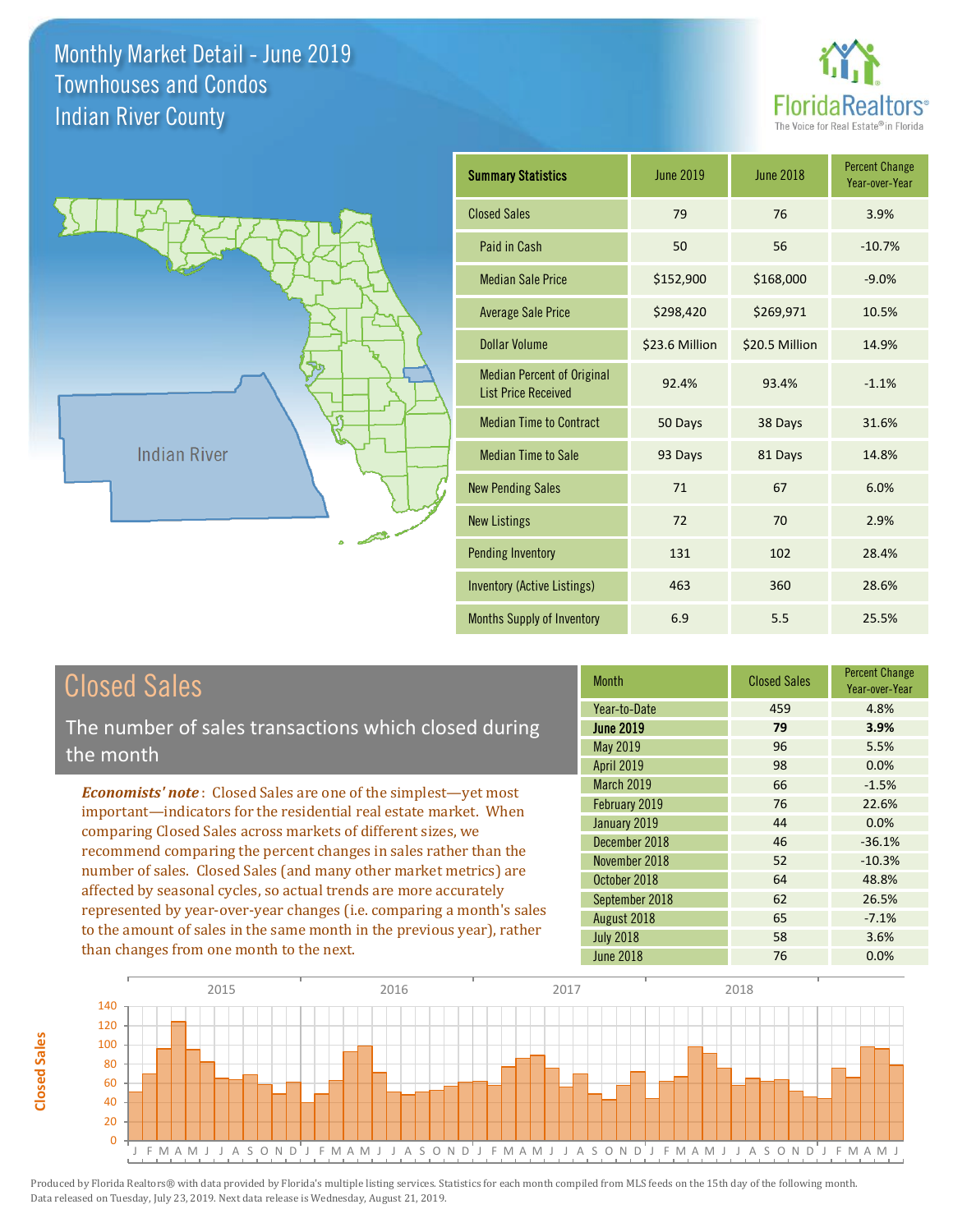

36 -2.7%

38 -32.1%

| Cash Sales                                                                     | <b>Month</b>      | <b>Cash Sales</b> | <b>Percent Change</b><br>Year-over-Year |
|--------------------------------------------------------------------------------|-------------------|-------------------|-----------------------------------------|
|                                                                                | Year-to-Date      | 325               | $-1.5%$                                 |
| The number of Closed Sales during the month in which                           | <b>June 2019</b>  | 50                | $-10.7%$                                |
| buyers exclusively paid in cash                                                | May 2019          | 72                | 12.5%                                   |
|                                                                                | <b>April 2019</b> | 68                | $-9.3%$                                 |
|                                                                                | <b>March 2019</b> | 47                | $-4.1%$                                 |
|                                                                                | February 2019     | 57                | 26.7%                                   |
| <b>Economists' note:</b> Cash Sales can be a useful indicator of the extent to | January 2019      | 31                | $-24.4%$                                |
| which investors are participating in the market. Why? Investors are            | December 2018     | 31                | $-41.5%$                                |
| far more likely to have the funds to purchase a home available up front,       | November 2018     | 36                | 9.1%                                    |

J F M A M J J A S O N D J F M A M J J A S O N D J F M A M J J A S O N D J F M A M J J A S O N D J F M A M J 0 20 40 60 80 100 120 2015 2016 2017 2018

## Cash Sales as a Percentage of Closed Sales

whereas the typical homebuyer requires a mortgage or some other form of financing. There are, of course, many possible exceptions, so

this statistic should be interpreted with care.

The percentage of Closed Sales during the month which were Cash Sales

*Economists' note* : This statistic is simply another way of viewing Cash Sales. The remaining percentages of Closed Sales (i.e. those not paid fully in cash) each month involved some sort of financing, such as mortgages, owner/seller financing, assumed loans, etc.

| <b>Month</b>      | <b>Percent of Closed</b><br>Sales Paid in Cash | <b>Percent Change</b><br>Year-over-Year |
|-------------------|------------------------------------------------|-----------------------------------------|
| Year-to-Date      | 70.8%                                          | $-6.0%$                                 |
| <b>June 2019</b>  | 63.3%                                          | $-14.1%$                                |
| May 2019          | 75.0%                                          | 6.7%                                    |
| <b>April 2019</b> | 69.4%                                          | $-9.3%$                                 |
| <b>March 2019</b> | 71.2%                                          | $-2.6%$                                 |
| February 2019     | 75.0%                                          | 3.3%                                    |
| January 2019      | 70.5%                                          | $-24.4%$                                |
| December 2018     | 67.4%                                          | $-8.4%$                                 |
| November 2018     | 69.2%                                          | 21.6%                                   |
| October 2018      | 51.6%                                          | $-20.7%$                                |
| September 2018    | 58.1%                                          | $-23.0%$                                |
| August 2018       | 58.5%                                          | $-26.9%$                                |
| <b>July 2018</b>  | 74.1%                                          | 1.2%                                    |
| <b>June 2018</b>  | 73.7%                                          | 0.0%                                    |

June 2018 **56** 0.0%

July 2018 **43** 4.9%

October 2018 **33** 17.9%

August 2018

September 2018

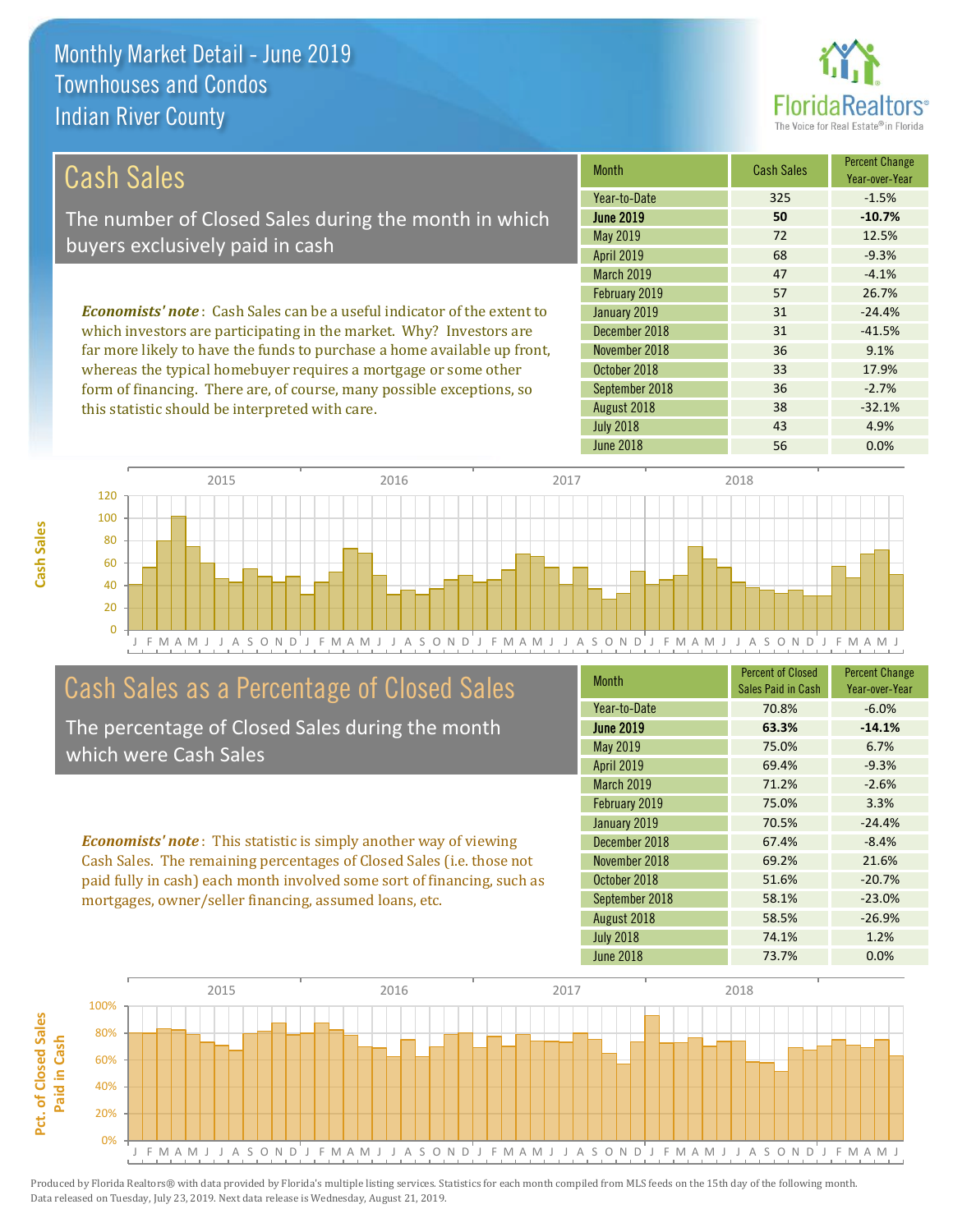

## Median Sale Price

The median sale price reported for the month (i.e. 50% of sales were above and 50% of sales were below)

*Economists' note* : Median Sale Price is our preferred summary statistic for price activity because, unlike Average Sale Price, Median Sale Price is not sensitive to high sale prices for small numbers of homes that may not be characteristic of the market area. Keep in mind that median price trends over time are not always solely caused by changes in the general value of local real estate. Median sale price only reflects the values of the homes that *sold* each month, and the mix of the types of homes that sell can change over time.

| <b>Month</b>      | <b>Median Sale Price</b> | <b>Percent Change</b><br>Year-over-Year |
|-------------------|--------------------------|-----------------------------------------|
| Year-to-Date      | \$167,750                | 15.7%                                   |
| <b>June 2019</b>  | \$152,900                | $-9.0%$                                 |
| May 2019          | \$204,000                | 45.7%                                   |
| <b>April 2019</b> | \$184,250                | 7.1%                                    |
| March 2019        | \$175,000                | 34.6%                                   |
| February 2019     | \$143,750                | 10.6%                                   |
| January 2019      | \$143,500                | 12.5%                                   |
| December 2018     | \$152,500                | 10.1%                                   |
| November 2018     | \$166,000                | 21.2%                                   |
| October 2018      | \$158,000                | 12.9%                                   |
| September 2018    | \$142,250                | 9.4%                                    |
| August 2018       | \$152,000                | 19.0%                                   |
| <b>July 2018</b>  | \$146,500                | 8.5%                                    |
| <b>June 2018</b>  | \$168,000                | 22.6%                                   |



## Average Sale Price

The average sale price reported for the month (i.e. total sales in dollars divided by the number of sales)

*Economists' note* : Usually, we prefer Median Sale Price over Average Sale Price as a summary statistic for home prices. However, Average Sale Price does have its uses—particularly when it is analyzed alongside the Median Sale Price. For one, the relative difference between the two statistics can provide some insight into the market for higher-end homes in an area.

| <b>Month</b>      | <b>Average Sale Price</b> | <b>Percent Change</b><br>Year-over-Year |
|-------------------|---------------------------|-----------------------------------------|
| Year-to-Date      | \$300,091                 | 14.9%                                   |
| <b>June 2019</b>  | \$298,420                 | 10.5%                                   |
| May 2019          | \$298,964                 | 44.5%                                   |
| <b>April 2019</b> | \$346,117                 | $-7.9%$                                 |
| March 2019        | \$309,866                 | 64.1%                                   |
| February 2019     | \$217,632                 | $-9.8%$                                 |
| January 2019      | \$330,802                 | 36.9%                                   |
| December 2018     | \$220,007                 | 17.5%                                   |
| November 2018     | \$334,248                 | 57.8%                                   |
| October 2018      | \$290,472                 | 35.1%                                   |
| September 2018    | \$208,052                 | $-26.8%$                                |
| August 2018       | \$233,925                 | 6.4%                                    |
| <b>July 2018</b>  | \$220,949                 | 23.7%                                   |
| <b>June 2018</b>  | \$269,971                 | 9.5%                                    |



Produced by Florida Realtors® with data provided by Florida's multiple listing services. Statistics for each month compiled from MLS feeds on the 15th day of the following month. Data released on Tuesday, July 23, 2019. Next data release is Wednesday, August 21, 2019.

**Average Sale Price**

Average Sale Price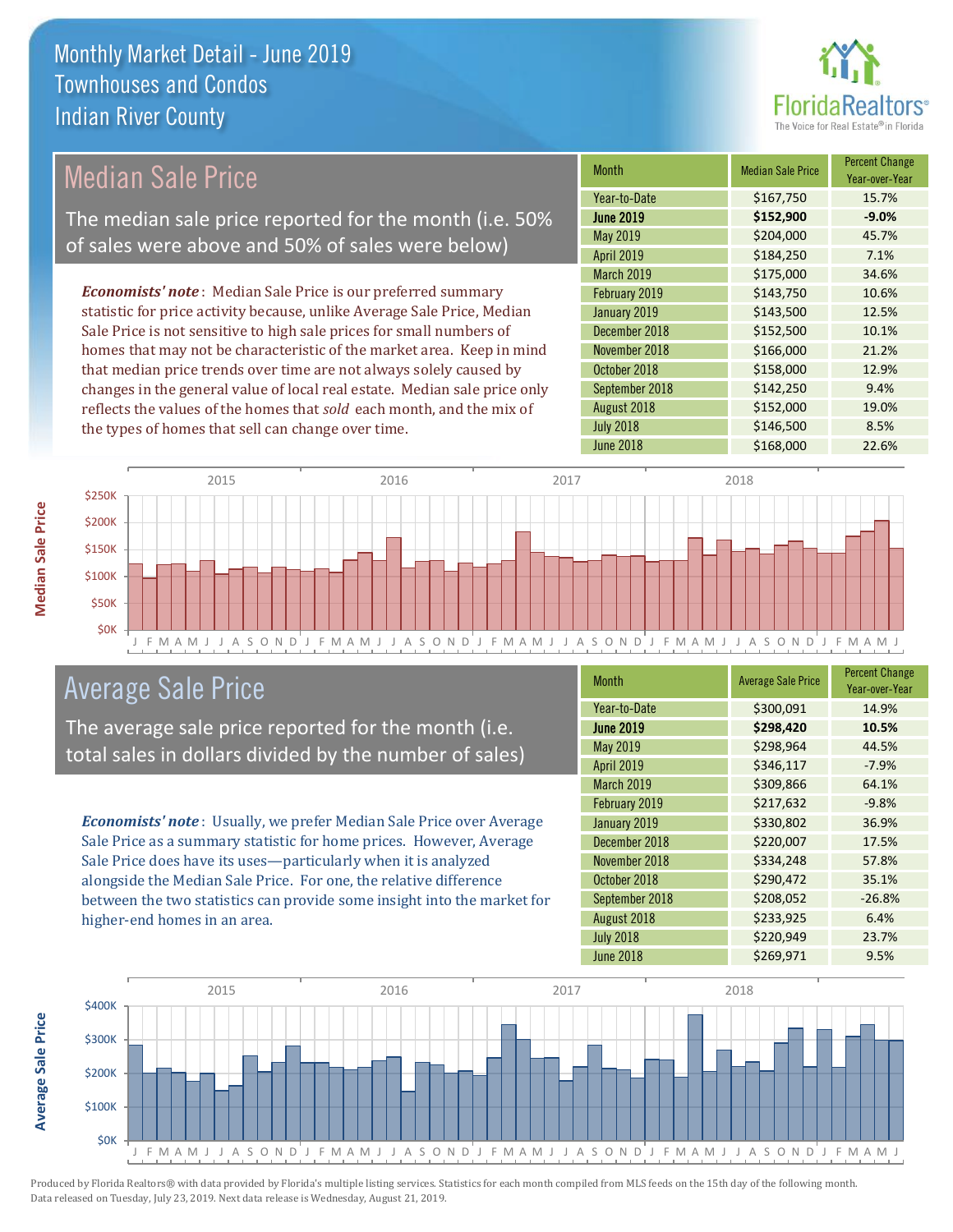

## ollar Volume

The sum of the sale prices for all sales which closed during the month

*Economists' note* : Dollar Volume is simply the sum of all sale prices in a given time period, and can quickly be calculated by multiplying Closed Sales by Average Sale Price. It is a strong indicator of the health of the real estate industry in a market, and is of particular interest to real estate professionals, investors, analysts, and government agencies. Potential home sellers and home buyers, on the other hand, will likely be better served by paying attention to trends in the two components of Dollar Volume (i.e. sales and prices) individually.

| Month             | <b>Dollar Volume</b> | <b>Percent Change</b><br>Year-over-Year |
|-------------------|----------------------|-----------------------------------------|
| Year-to-Date      | \$137.7 Million      | 20.4%                                   |
| <b>June 2019</b>  | \$23.6 Million       | 14.9%                                   |
| May 2019          | \$28.7 Million       | 52.4%                                   |
| April 2019        | \$33.9 Million       | $-7.9%$                                 |
| <b>March 2019</b> | \$20.5 Million       | 61.6%                                   |
| February 2019     | \$16.5 Million       | 10.6%                                   |
| January 2019      | \$14.6 Million       | 36.9%                                   |
| December 2018     | \$10.1 Million       | $-24.9%$                                |
| November 2018     | \$17.4 Million       | 41.5%                                   |
| October 2018      | \$18.6 Million       | 101.1%                                  |
| September 2018    | \$12.9 Million       | $-7.4%$                                 |
| August 2018       | \$15.2 Million       | $-1.2%$                                 |
| <b>July 2018</b>  | \$12.8 Million       | 28.1%                                   |
| <b>June 2018</b>  | \$20.5 Million       | 9.5%                                    |



# Median Percent of Original List Price Received

The median of the sale price (as a percentage of the original list price) across all properties selling during the month

*Economists' note* : The Median Percent of Original List Price Received is useful as an indicator of market recovery, since it typically rises as buyers realize that the market may be moving away from them and they need to match the selling price (or better it) in order to get a contract on the house. This is usually the last measure to indicate a market has shifted from down to up, so it is what we would call a *lagging* indicator.

| <b>Month</b>      | Med. Pct. of Orig.<br><b>List Price Received</b> | <b>Percent Change</b><br>Year-over-Year |
|-------------------|--------------------------------------------------|-----------------------------------------|
| Year-to-Date      | 93.6%                                            | $-1.5%$                                 |
| <b>June 2019</b>  | 92.4%                                            | $-1.1%$                                 |
| May 2019          | 93.8%                                            | $-1.7%$                                 |
| <b>April 2019</b> | 93.6%                                            | $-2.2%$                                 |
| <b>March 2019</b> | 93.2%                                            | $-1.9%$                                 |
| February 2019     | 93.9%                                            | 0.0%                                    |
| January 2019      | 94.9%                                            | $-0.3%$                                 |
| December 2018     | 93.1%                                            | $-2.9%$                                 |
| November 2018     | 94.4%                                            | $-0.2%$                                 |
| October 2018      | 94.3%                                            | $-0.9%$                                 |
| September 2018    | 93.8%                                            | 1.6%                                    |
| August 2018       | 94.5%                                            | $-0.3%$                                 |
| <b>July 2018</b>  | 93.7%                                            | $-1.4%$                                 |
| <b>June 2018</b>  | 93.4%                                            | 0.6%                                    |

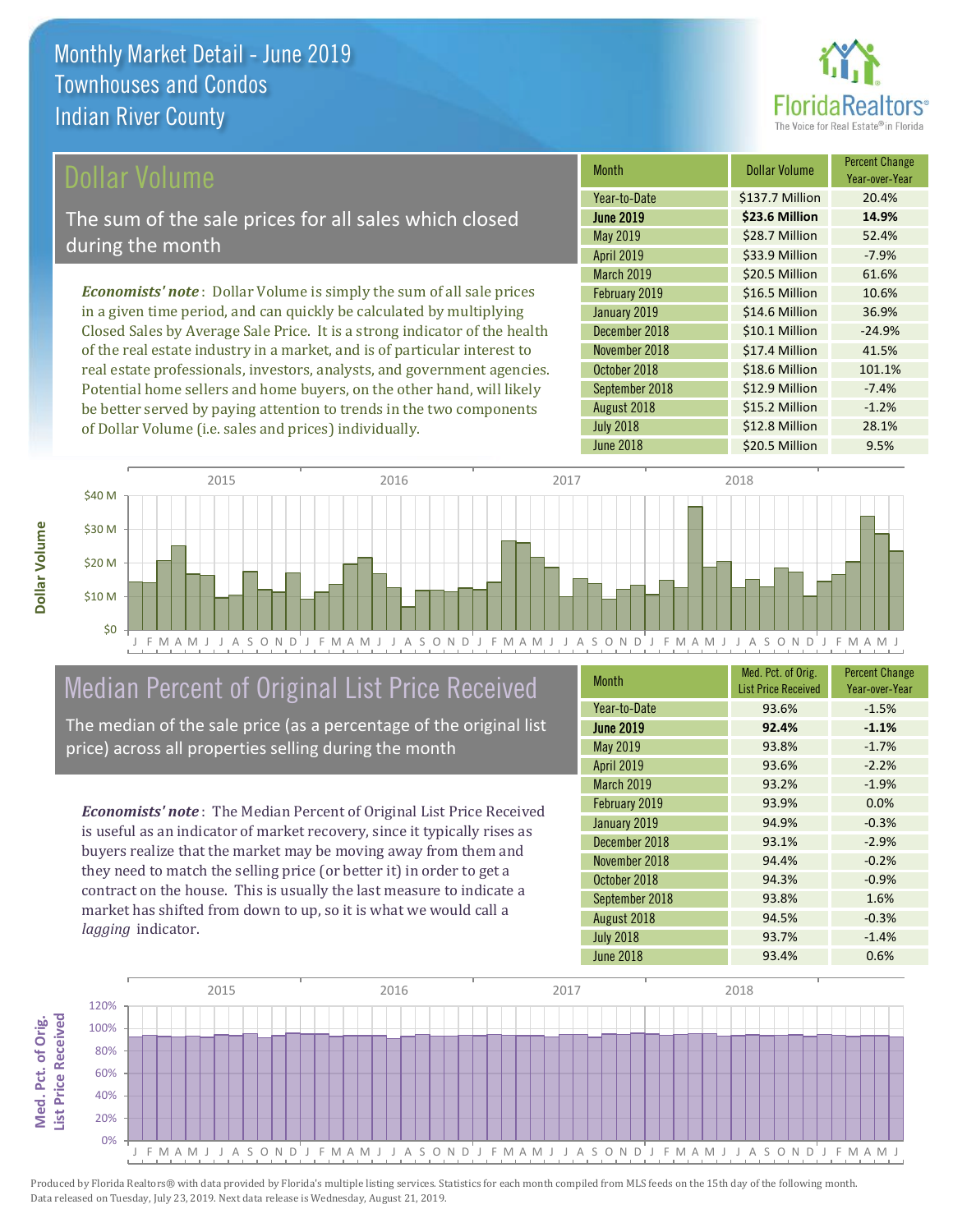

## Median Time to Contract

The median number of days between the listing date and contract date for all Closed Sales during the month

*Economists' note* : Like Time to Sale, Time to Contract is a measure of the length of the home selling process calculated for sales which closed during the month. The difference is that Time to Contract measures the number of days between the initial listing of a property and the signing of the contract which eventually led to the closing of the sale. When the gap between Median Time to Contract and Median Time to Sale grows, it is usually a sign of longer closing times and/or declining numbers of cash sales.

| <b>Month</b>      | <b>Median Time to</b><br>Contract | <b>Percent Change</b><br>Year-over-Year |
|-------------------|-----------------------------------|-----------------------------------------|
| Year-to-Date      | 54 Days                           | 35.0%                                   |
| <b>June 2019</b>  | 50 Days                           | 31.6%                                   |
| May 2019          | 56 Days                           | 47.4%                                   |
| <b>April 2019</b> | 40 Days                           | 8.1%                                    |
| <b>March 2019</b> | 67 Days                           | 63.4%                                   |
| February 2019     | 79 Days                           | 79.5%                                   |
| January 2019      | 58 Days                           | 7.4%                                    |
| December 2018     | 52 Days                           | 13.0%                                   |
| November 2018     | 68 Days                           | $-15.0%$                                |
| October 2018      | 93 Days                           | 102.2%                                  |
| September 2018    | 41 Days                           | $-48.8%$                                |
| August 2018       | 60 Days                           | 50.0%                                   |
| <b>July 2018</b>  | 86 Days                           | 87.0%                                   |
| <b>June 2018</b>  | 38 Days                           | $-28.3%$                                |



## Median Time to Sale

**Median Time to** 

**Median Time to** 

The median number of days between the listing date and closing date for all Closed Sales during the month

*Economists' note* : Time to Sale is a measure of the length of the home selling process, calculated as the number of days between the initial listing of a property and the closing of the sale. *Median* Time to Sale is the amount of time the "middle" property selling this month was on the market. That is, 50% of homes selling this month took *less* time to sell, and 50% of homes took *more* time to sell. Median Time to Sale gives a more accurate picture than Average Time to Sale, which can be skewed upward by small numbers of properties taking an abnormally long time to sell.

| <b>Month</b>      | <b>Median Time to Sale</b> | <b>Percent Change</b><br>Year-over-Year |
|-------------------|----------------------------|-----------------------------------------|
| Year-to-Date      | 98 Days                    | 21.0%                                   |
| <b>June 2019</b>  | 93 Days                    | 14.8%                                   |
| May 2019          | 99 Days                    | 20.7%                                   |
| <b>April 2019</b> | 88 Days                    | 11.4%                                   |
| March 2019        | 101 Days                   | 31.2%                                   |
| February 2019     | 101 Days                   | 27.8%                                   |
| January 2019      | 95 Days                    | 0.0%                                    |
| December 2018     | 89 Days                    | 9.9%                                    |
| November 2018     | 115 Days                   | 1.8%                                    |
| October 2018      | 128 Days                   | 25.5%                                   |
| September 2018    | 81 Days                    | $-32.5%$                                |
| August 2018       | 108 Days                   | 31.7%                                   |
| <b>July 2018</b>  | 122 Days                   | 5.2%                                    |
| <b>June 2018</b>  | 81 Days                    | $-22.1%$                                |

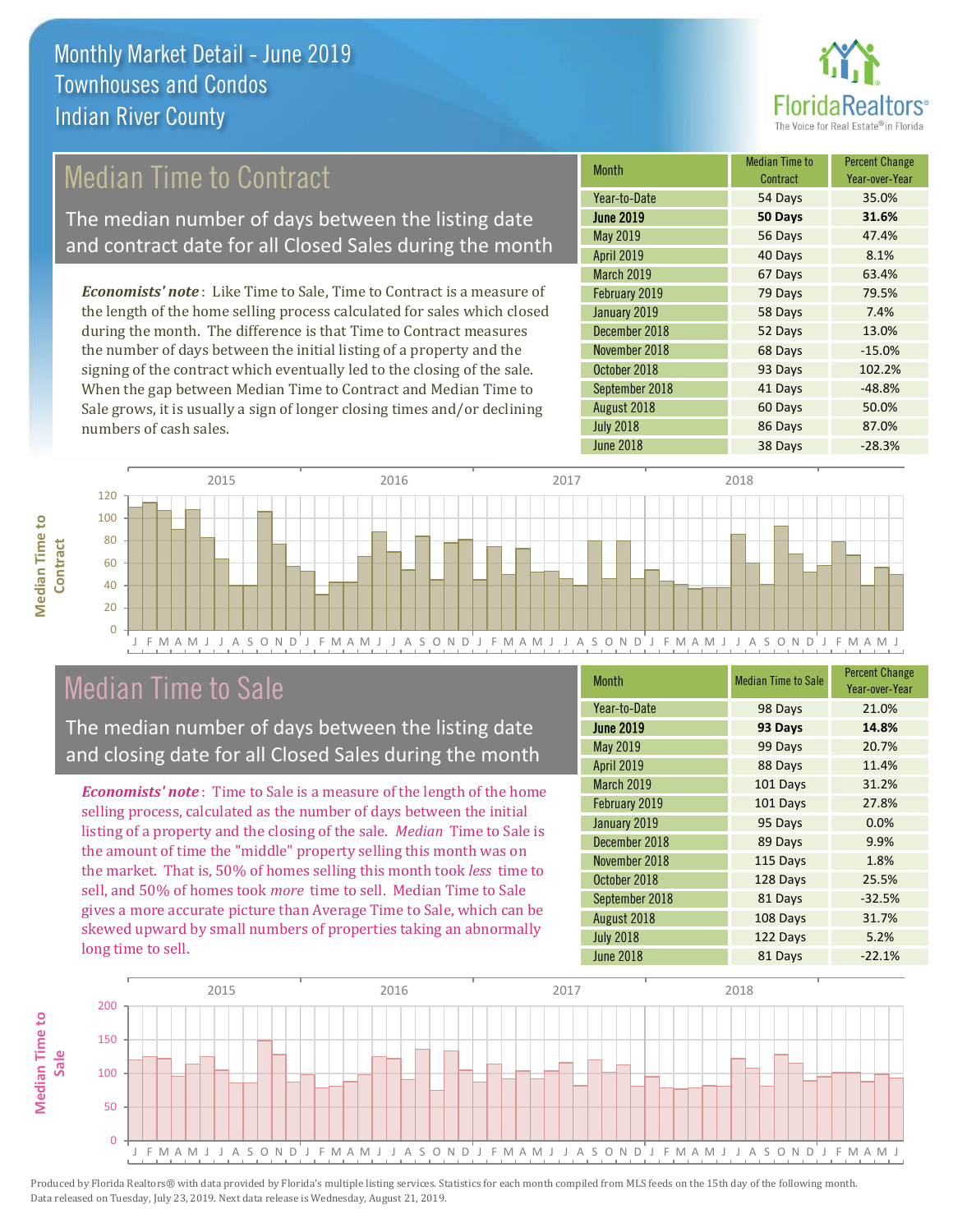distressed properties for sale.



#### *Economists' note* : Because of the typical length of time it takes for a sale to close, economists consider Pending Sales to be a decent indicator of potential future Closed Sales. It is important to bear in mind, however, that not all Pending Sales will be closed successfully. So, the effectiveness of Pending Sales as a future indicator of Closed Sales is susceptible to changes in market conditions such as the Month New Pending Sales Percent Change Year-over-Year June 2019 **71 6.0%** Year-to-Date 512 -0.4% November 2018 **58** -17.1% May 2019 91 91 15.2% April 2019 **91** -2.2% January 2019 85 2.4% December 2018 18 48 2.1% March 2019 **96** -6.8% February 2019 78 -12.4% October 2018 **45** -16.7% September 2018 **49** 40.0% New Pending Sales The number of listed properties that went under contract during the month



# New Listings

The number of properties put onto the market during the month

availability of financing for homebuyers and the inventory of

*Economists' note* : New Listings tend to rise in delayed response to increasing prices, so they are often seen as a lagging indicator of market health. As prices rise, potential sellers raise their estimations of value—and in the most recent cycle, rising prices have freed up many potential sellers who were previously underwater on their mortgages. Note that in our calculations, we take care to not include properties that were recently taken off the market and quickly relisted, since these are not really *new* listings.

| <b>Month</b>      | <b>New Listings</b> | <b>Percent Change</b><br>Year-over-Year |
|-------------------|---------------------|-----------------------------------------|
| Year-to-Date      | 685                 | 3.8%                                    |
| <b>June 2019</b>  | 72                  | 2.9%                                    |
| May 2019          | 82                  | 9.3%                                    |
| <b>April 2019</b> | 114                 | $-2.6%$                                 |
| <b>March 2019</b> | 137                 | 7.0%                                    |
| February 2019     | 125                 | $-13.2%$                                |
| January 2019      | 155                 | 23.0%                                   |
| December 2018     | 73                  | 7.4%                                    |
| November 2018     | 110                 | 39.2%                                   |
| October 2018      | 103                 | 9.6%                                    |
| September 2018    | 71                  | 54.3%                                   |
| August 2018       | 104                 | 46.5%                                   |
| <b>July 2018</b>  | 65                  | 16.1%                                   |
| <b>June 2018</b>  | 70                  | $-16.7%$                                |

August 2018 **80** 19.4% July 2018 **59** -11.9%



Produced by Florida Realtors® with data provided by Florida's multiple listing services. Statistics for each month compiled from MLS feeds on the 15th day of the following month. Data released on Tuesday, July 23, 2019. Next data release is Wednesday, August 21, 2019.

**New Listings**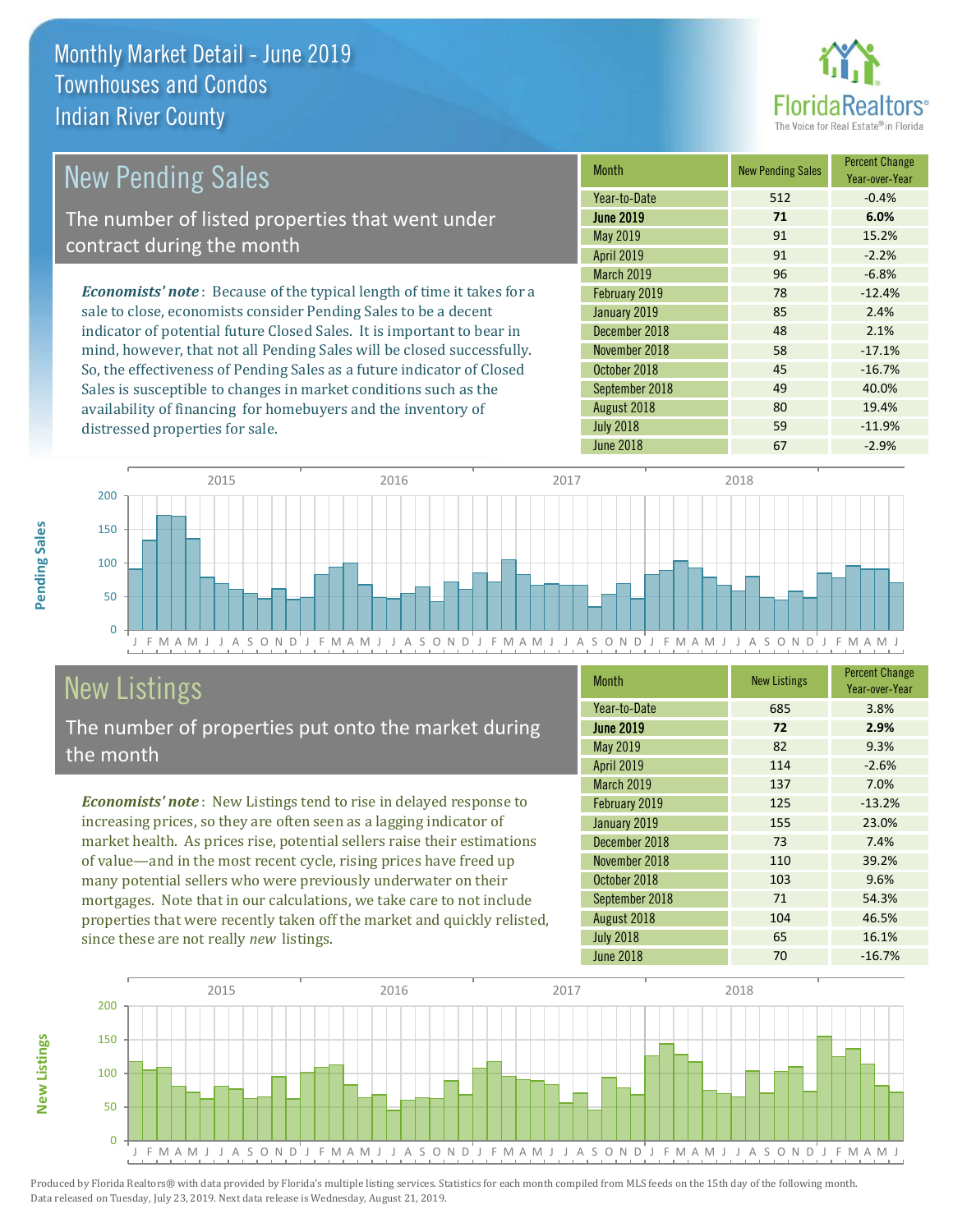

# Inventory (Active Listings)

The number of property listings active at the end of the month

*Economists' note* : There are a number of ways to define and calculate Inventory. Our method is to simply count the number of active listings on the last day of the month, and hold this number to compare with the same month the following year. Inventory rises when New Listings are outpacing the number of listings that go off-market (regardless of whether they actually sell). Likewise, it falls when New Listings aren't keeping up with the rate at which homes are going off-market.

| <b>Month</b>             | Inventory | <b>Percent Change</b><br>Year-over-Year |
|--------------------------|-----------|-----------------------------------------|
| <b>YTD (Monthly Avg)</b> | 515       | 29.1%                                   |
| <b>June 2019</b>         | 463       | 28.6%                                   |
| May 2019                 | 517       | 27.0%                                   |
| <b>April 2019</b>        | 539       | 27.4%                                   |
| <b>March 2019</b>        | 530       | 27.7%                                   |
| February 2019            | 537       | 27.6%                                   |
| January 2019             | 501       | 35.8%                                   |
| December 2018            | 443       | 35.9%                                   |
| November 2018            | 453       | 44.7%                                   |
| October 2018             | 418       | 20.5%                                   |
| September 2018           | 365       | 15.9%                                   |
| August 2018              | 367       | 16.9%                                   |
| <b>July 2018</b>         | 351       | 7.7%                                    |
| <b>June 2018</b>         | 360       | 0.6%                                    |



# Months Supply of Inventory

An estimate of the number of months it will take to deplete the current Inventory given recent sales rates

*Economists' note* : MSI is a useful indicator of market conditions. The benchmark for a balanced market (favoring neither buyer nor seller) is 5.5 months of inventory. Anything higher is traditionally a buyers' market, and anything lower is a sellers' market. There is no single accepted way of calculating MSI. A common method is to divide current Inventory by the most recent month's Closed Sales count, but this count is a usually poor predictor of future Closed Sales due to seasonal cycles. To eliminate seasonal effects, we use the 12-month average of monthly Closed Sales instead.

| <b>Month</b>             | <b>Months Supply</b> | <b>Percent Change</b><br>Year-over-Year |
|--------------------------|----------------------|-----------------------------------------|
| <b>YTD (Monthly Avg)</b> | 7.8                  | 25.8%                                   |
| <b>June 2019</b>         | 6.9                  | 25.5%                                   |
| <b>May 2019</b>          | 7.7                  | 24.2%                                   |
| April 2019               | 8.1                  | 24.6%                                   |
| <b>March 2019</b>        | 8.0                  | 23.1%                                   |
| February 2019            | 8.1                  | 24.6%                                   |
| January 2019             | 7.7                  | 35.1%                                   |
| December 2018            | 6.8                  | 38.8%                                   |
| November 2018            | 6.7                  | 39.6%                                   |
| October 2018             | 6.1                  | 15.1%                                   |
| September 2018           | 5.5                  | 14.6%                                   |
| August 2018              | 5.6                  | 19.1%                                   |
| <b>July 2018</b>         | 5.3                  | 3.9%                                    |
| <b>June 2018</b>         | 5.5                  | $-1.8%$                                 |

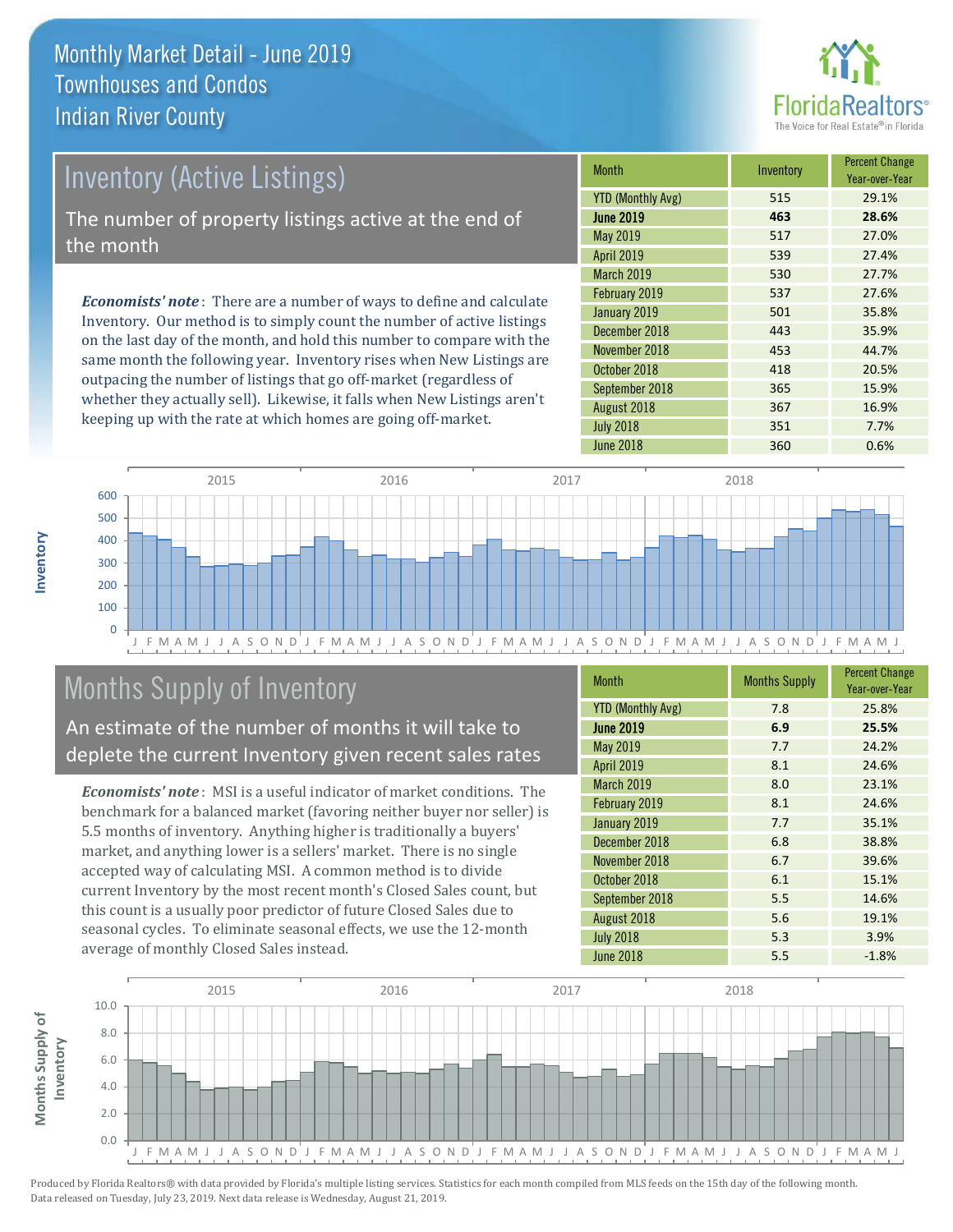

# Closed Sales by Sale Price

The number of sales transactions which closed during the month

*Economists' note:* Closed Sales are one of the simplest—yet most important—indicators for the residential real estate market. When comparing Closed Sales across markets of different sizes, we recommend comparing the percent changes in sales rather than the number of sales. Closed Sales (and many other market metrics) are affected by seasonal cycles, so actual trends are more accurately represented by year-over-year changes (i.e. comparing a month's sales to the amount of sales in the same month in the previous year), rather than changes from one month to the next.





## Median Time to Contract by Sale Price The median number of days between the listing date and contract date for all Closed Sales during the month

*Economists' note* : Like Time to Sale, Time to Contract is a measure of the length of the home selling process calculated for sales which closed during the month. The difference is that Time to Contract measures the number of days between the initial listing of a property and the signing of the contract which eventually led to the closing of the sale. When the gap between Median Time to Contract and Median Time to Sale grows, it is usually a sign of longer closing times and/or declining numbers of cash sales.

| <b>Sale Price</b>     | Median Time to<br>Contract | <b>Percent Change</b><br>Year-over-Year |
|-----------------------|----------------------------|-----------------------------------------|
| Less than \$50,000    | (No Sales)                 | N/A                                     |
| $$50,000 - $99,999$   | 40 Days                    | 8.1%                                    |
| $$100,000 - $149,999$ | 87 Days                    | 210.7%                                  |
| $$150,000 - $199,999$ | 36 Days                    | $-30.8%$                                |
| \$200,000 - \$249,999 | 176 Days                   | 340.0%                                  |
| \$250,000 - \$299,999 | 27 Days                    | $-15.6%$                                |
| \$300,000 - \$399,999 | 159 Days                   | $-37.9%$                                |
| \$400,000 - \$599,999 | 100 Days                   | $-1.0%$                                 |
| \$600,000 - \$999,999 | 204 Days                   | 2450.0%                                 |
| \$1,000,000 or more   | 34 Days                    | $-55.8%$                                |



Produced by Florida Realtors® with data provided by Florida's multiple listing services. Statistics for each month compiled from MLS feeds on the 15th day of the following month. Data released on Tuesday, July 23, 2019. Next data release is Wednesday, August 21, 2019.

**Median Time to Contract**

**Median Time to Contract**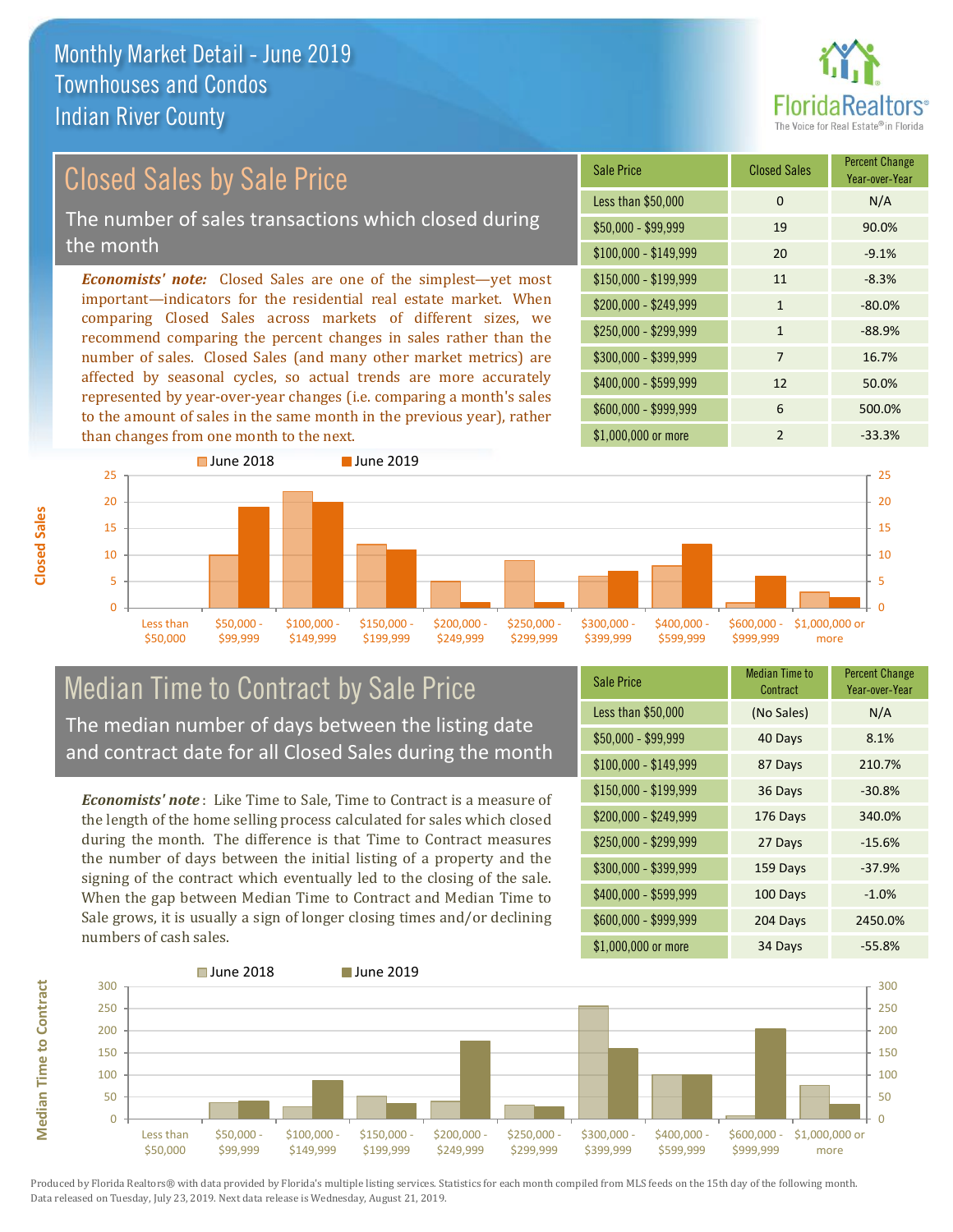

# New Listings by Initial Listing Price

The number of properties put onto the market during the month

*Economists' note:* New Listings tend to rise in delayed response to increasing prices, so they are often seen as a lagging indicator of market health. As prices rise, potential sellers raise their estimations of value—and in the most recent cycle, rising prices have freed up many potential sellers who were previously underwater on their mortgages. Note that in our calculations, we take care to not include properties that were recently taken off the market and quickly relisted, since these are not really *new* listings.

| <b>Initial Listing Price</b> | <b>New Listings</b> | <b>Percent Change</b><br>Year-over-Year |
|------------------------------|---------------------|-----------------------------------------|
| Less than \$50,000           | 0                   | N/A                                     |
| $$50,000 - $99,999$          | 8                   | $-65.2%$                                |
| $$100,000 - $149,999$        | 21                  | 90.9%                                   |
| \$150,000 - \$199,999        | 5                   | 150.0%                                  |
| \$200,000 - \$249,999        | $\mathfrak{p}$      | $-75.0%$                                |
| \$250,000 - \$299,999        | 9                   | 125.0%                                  |
| \$300,000 - \$399,999        | 11                  | 57.1%                                   |
| \$400,000 - \$599,999        | 8                   | 33.3%                                   |
| \$600,000 - \$999,999        | 4                   | $-50.0%$                                |
| \$1,000,000 or more          | 4                   | 300.0%                                  |



## Inventory by Current Listing Price The number of property listings active at the end of the month

*Economists' note* : There are a number of ways to define and calculate Inventory. Our method is to simply count the number of active listings on the last day of the month, and hold this number to compare with the same month the following year. Inventory rises when New Listings are outpacing the number of listings that go off-market (regardless of whether they actually sell). Likewise, it falls when New Listings aren't keeping up with the rate at which homes are going off-market.

| <b>Current Listing Price</b> | Inventory | <b>Percent Change</b><br>Year-over-Year |
|------------------------------|-----------|-----------------------------------------|
| Less than \$50,000           | $\Omega$  | N/A                                     |
| $$50,000 - $99,999$          | 55        | 31.0%                                   |
| $$100,000 - $149,999$        | 62        | 26.5%                                   |
| $$150,000 - $199,999$        | 35        | 2.9%                                    |
| \$200,000 - \$249,999        | 33        | $-5.7%$                                 |
| \$250,000 - \$299,999        | 40        | 11.1%                                   |
| \$300,000 - \$399,999        | 75        | 53.1%                                   |
| \$400,000 - \$599,999        | 54        | 1.9%                                    |
| \$600,000 - \$999,999        | 62        | 63.2%                                   |
| \$1,000,000 or more          | 47        | 95.8%                                   |



Produced by Florida Realtors® with data provided by Florida's multiple listing services. Statistics for each month compiled from MLS feeds on the 15th day of the following month. Data released on Tuesday, July 23, 2019. Next data release is Wednesday, August 21, 2019.

**Inventory**